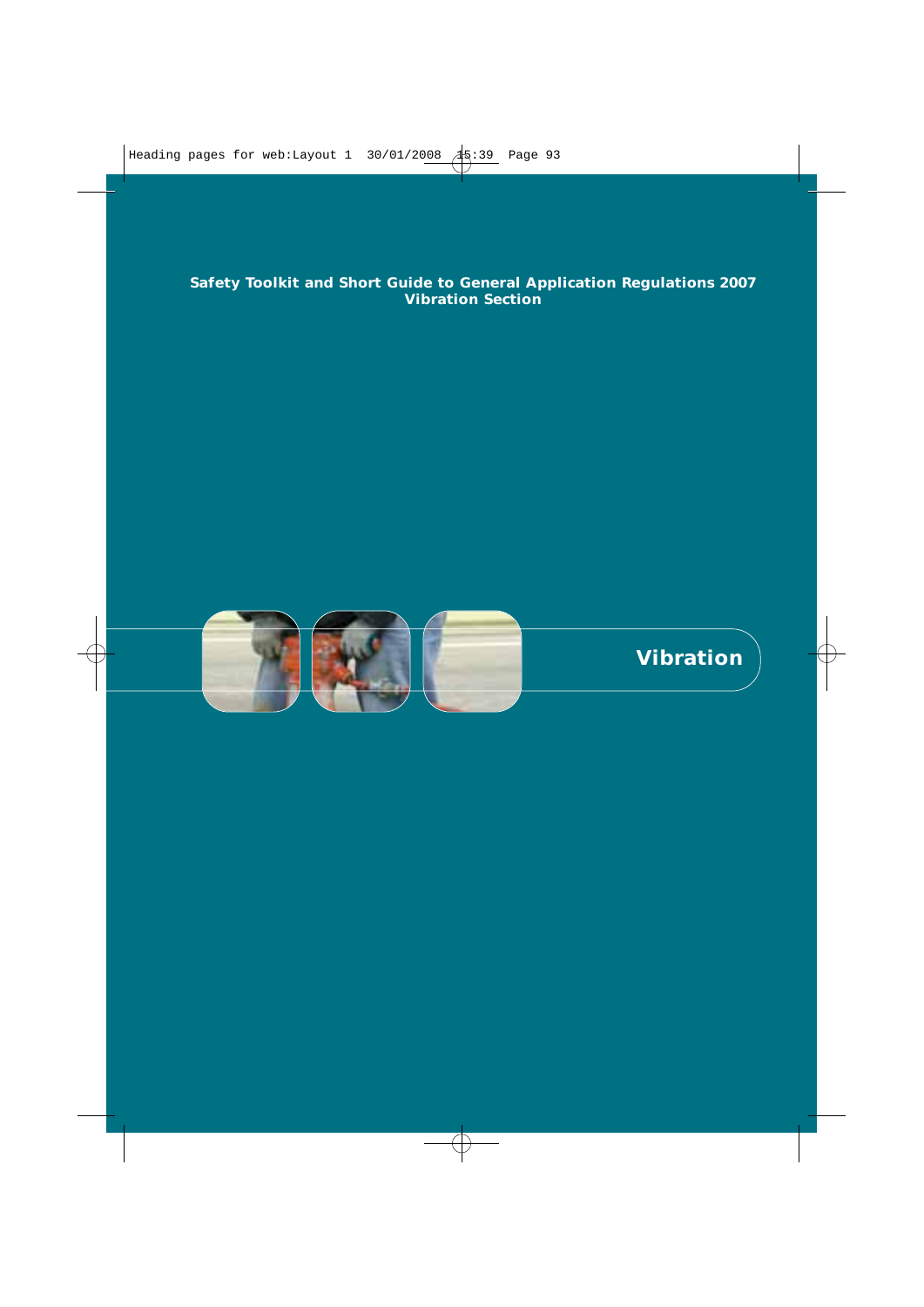Safety Toolkit and Short Guide to General Application Regulations 2007



# **Safety Toolkit**

The objective of the Toolkit is to provide guidance on the prevention of accidents or ill health at work and to provide a practical tool towards a safer workplace. It covers requirements of the Safety, Health and Welfare at Work (General Application) Regulations, 2007 as amended and is aimed specifically at small and micro businesses. It is not intended as a legal interpretation of the legislation. Legal advice should be sought where required.

Checklists provided are non-exhaustive and in no particular order

## **How do I use the Toolkit?**

The Toolkit is intended to assist you to monitor and improve standards of safety, health and welfare. It will assist you towards complying with the law.

- 1. Use the checklists to monitor how you're doing.
- 2. Make any required improvements.
- 3. If necessary, investigate further to find out what you need to do and set a timescale for achieving it.
- 4. Use the Action Date column to show when action taken.

Checklists provided are non-exhaustive and in no particular order.

At the end of each point in the check list reference is made to the corresponding part of the Regulations, for example (r51) indicates Regulation 51.

### **Where can I get further advice?**

The Health and Safety Authority's website www.hsa.ie contains a large amount of additional information. Most of the information on the website can be accessed free-of-charge. The website has detailed guides on each section of these Regulations. Each guide contains advice on where to find further information.

The Health and Safety Authority's Workplace Contact Unit (WCU) is a helpdesk resource for employers, employees and the public. You can contact the WCU through

- ▲ Locall: 1890 289 389 (Monday to Friday, 9am to 5pm)
- ▲ Fax: 01 614 7125
- ▲ Email: wcu@hsa.ie
- ▲ Write to: Workplace Contact Unit, Health and Safety Authority, Metropolitan Building, James Joyce Street, Dublin 1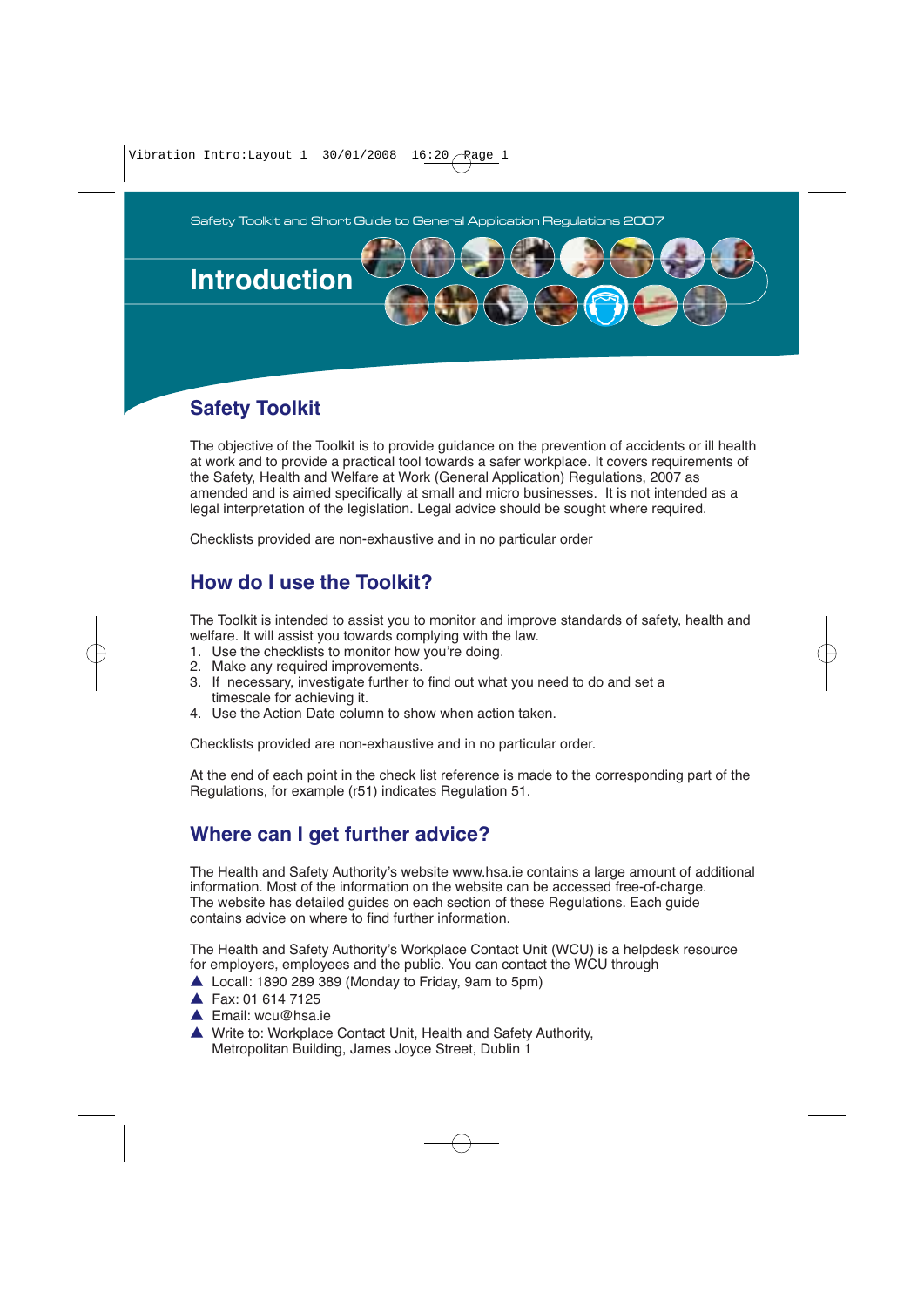

Hand-held power tools cause hand-arm vibration (HAV). Whole body vibration (WBV) is caused by vibration transmitted through the seat or feet by machines and vehicles. Regular, long term exposure is linked to vibration white finger, carpal tunnel syndrome and lower back pain.

### **What does this section deal with?**

This section deals with the risk of exposure to vibration at work and the measures necessary to avoid adverse health effects.

The Regulations include requirements for an employer to:

- $\triangle$  assess the vibration risk to employees
- $\triangle$  decide if exposed above the daily exposure limit value (ELV)
- $\triangle$  if so, take immediate action to reduce exposure below the ELV
- $\triangle$  decide if exposed above the daily exposure action value (EAV) and if so
	- 1) introduce controls to eliminate or reduce daily exposure
	- 2) provide health surveillance to employees who continue to be exposed
- ▲ provide information and training to employees on risks and controls
- ▲ keep a record of risk assessment and controls
- $\triangle$  review and update their risk assessment regularly

### **Does this section apply to all vibration at work?**

Where equipment in use first provided before 6 July 2007 does not permit compliance with the exposure limit values the regulations apply on and after

- ▲ 6 July 2010 for all work equipment
- ▲ 6 July 2014 for work equipment, used in agriculture and forestry only

### **Some Important Points**

- ▲ Ensure mechanical vibration is eliminated at source or reduced to a minimum
- $\triangle$  Choose appropriate equipment generating the minimum vibration
- ▲ Provide adequate training and information on working methods
- ▲ Ensure adequate maintenance programmes
- ▲ Arrange appropriate health surveillance
- **▲ Organise work to reduce exposure**
- ▲ Provide gloves to keep hands warm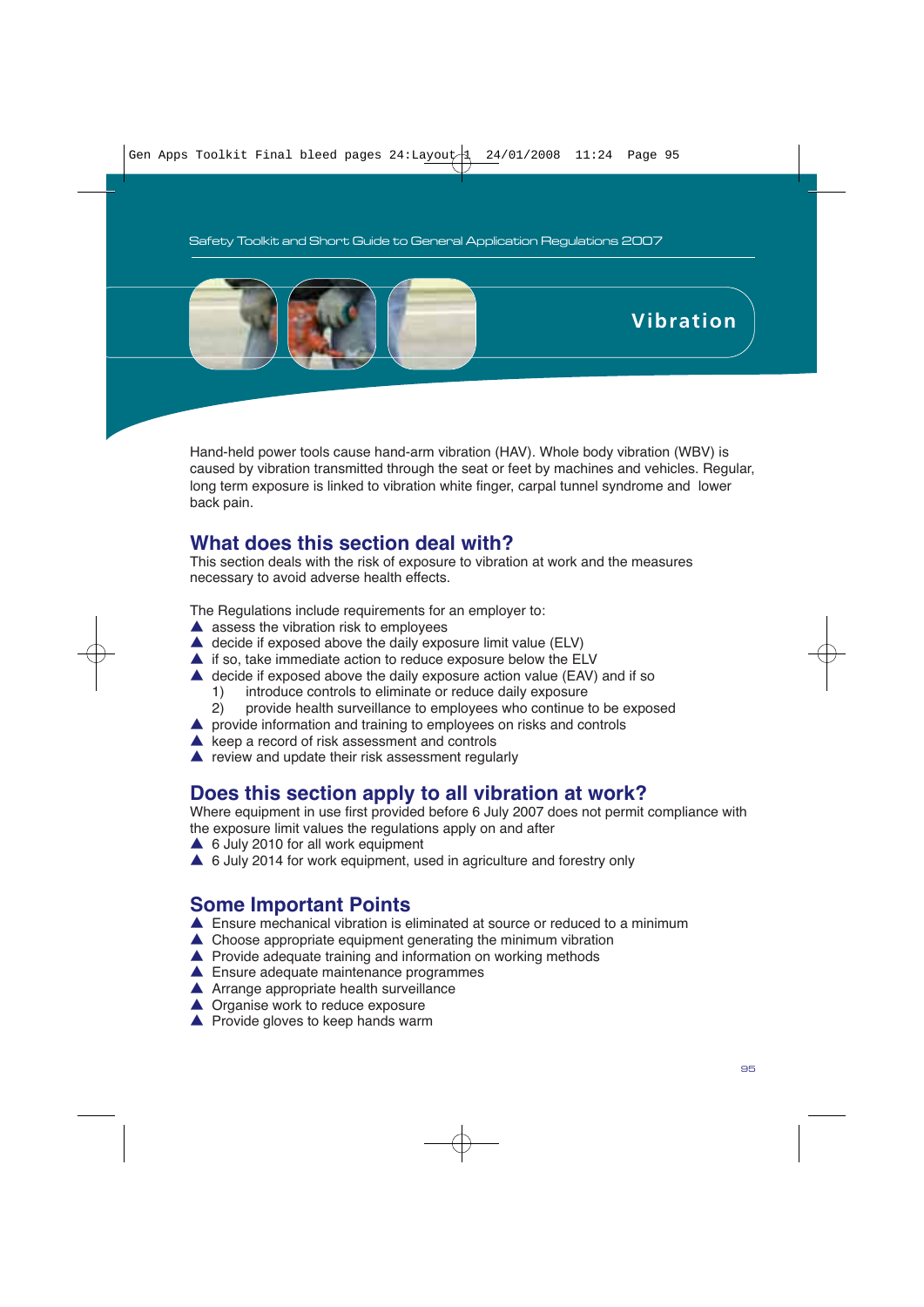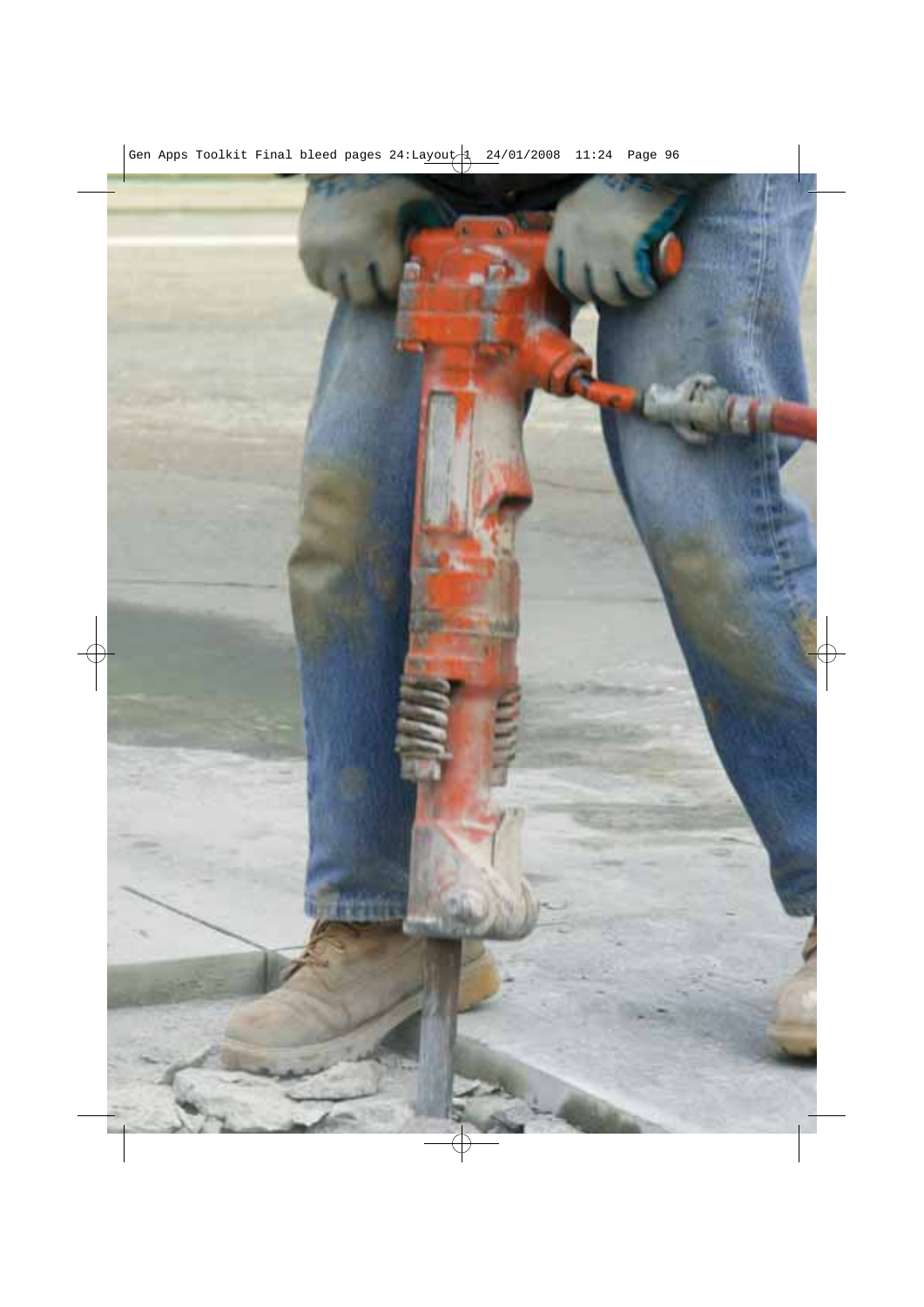# **Vibration Checklist**

#### **Interpretation**

For hand-arm vibration

 $\triangle$  the daily exposure limit value standardised to an eight-hour reference period is 5 m/s<sup>2</sup>

 $\blacktriangle$  the daily exposure action value standardised to an eight-hour reference period is 2.5 m/s<sup>2</sup>, and

For whole-body vibration

 $\triangle$  the daily exposure limit value standardised to an eight-hour reference period is 1.15 m/s<sup>2</sup>

 $\triangle$  the daily exposure action value standardised to an eight-hour reference period is 0.5 m/s<sup>2</sup>

| <b>Requirement</b>                                                                                                                     | Yes | <b>No</b> | Action<br>N/A<br>Date |  |
|----------------------------------------------------------------------------------------------------------------------------------------|-----|-----------|-----------------------|--|
| Hand and arm vibration and whole body vibration exposure<br>shall be assessed or measured on the basis set out in<br>schedule 6 (r135) |     |           |                       |  |
| Where employees exposed to risks, make a risk assessment<br>(r136)                                                                     |     |           |                       |  |
| In carrying out the risk assessment, assess daily exposure to<br>mechanical vibration by                                               |     |           |                       |  |
| $\triangle$ observation of specific working practices (r136)                                                                           |     |           |                       |  |
| $\blacktriangle$ reference to probable vibration corresponding to<br>equipment in working conditions (r136)                            |     |           |                       |  |
| $\blacktriangle$ if necessary, measurement of mechanical vibration on<br>the basis set out in schedule 6 (r136)                        |     |           |                       |  |
| Ensure assessment planned and at suitable intervals (r136)                                                                             |     |           |                       |  |
| In risk assessment, give particular attention to                                                                                       |     |           |                       |  |
| $\triangle$ level, type and duration of exposure, including<br>intermittent or repeated (r136)                                         |     |           |                       |  |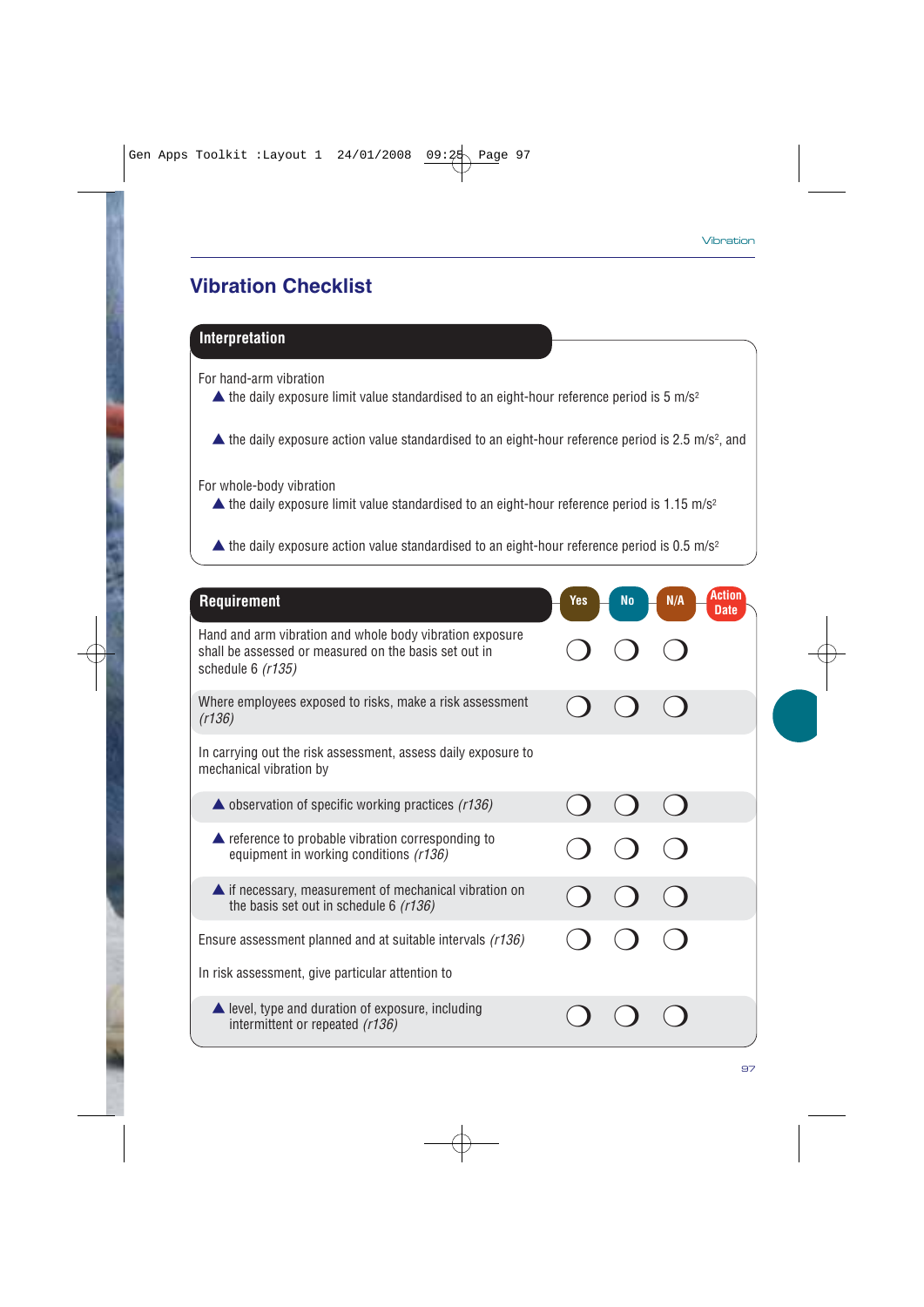| Requirement                                                                                                                                           | Yes | N <sub>0</sub> | N/A | Action<br>Date |
|-------------------------------------------------------------------------------------------------------------------------------------------------------|-----|----------------|-----|----------------|
| ▲ exposure limit values and exposure action values specified<br>(r136)                                                                                |     |                |     |                |
| ▲ effects of vibration on employees at particular risk (r136)                                                                                         |     |                |     |                |
| $\blacktriangle$ indirect effects from interactions between vibration and<br>workplace or other work equipment (r136)                                 |     |                |     |                |
| $\triangle$ any information from manufacturers (r136)                                                                                                 |     |                |     |                |
| $\triangle$ replacement equipment designed to reduce vibration (r136)                                                                                 |     |                |     |                |
| ▲ extension of exposure beyond normal hours under<br>employer's responsibility (r136)                                                                 |     |                |     |                |
| $\triangle$ specific conditions such as low temperatures (r136)                                                                                       |     |                |     |                |
| $\triangle$ information from health surveillance (r136)                                                                                               |     |                |     |                |
| $\triangle$ record in safety statement (r136)                                                                                                         |     |                |     |                |
| $\triangle$ findings of the risk assessment (r136)                                                                                                    |     |                |     |                |
| $\triangle$ steps taken to to review assessment and<br>measurement (r136)                                                                             |     |                |     |                |
| Review assessment and, if necessary, measurement at suitable<br>intervals and, in particular, where significant change or no longer<br>valid (r136)   |     |                |     |                |
| Having regard to the general principles of prevention ensure<br>mechanical vibration is eliminated at source or reduced to a<br>minimum $(137)$       |     |                |     |                |
| Adapt any measure to take account of employee at particular<br>risk (r137)                                                                            |     |                |     |                |
| If risk assessment indicates exposure action value is exceeded,<br>reduce exposure by technical and/or organisational measures<br>taking into account |     |                |     |                |
| $\triangle$ other methods of work which reduce exposure (r138)                                                                                        |     |                |     |                |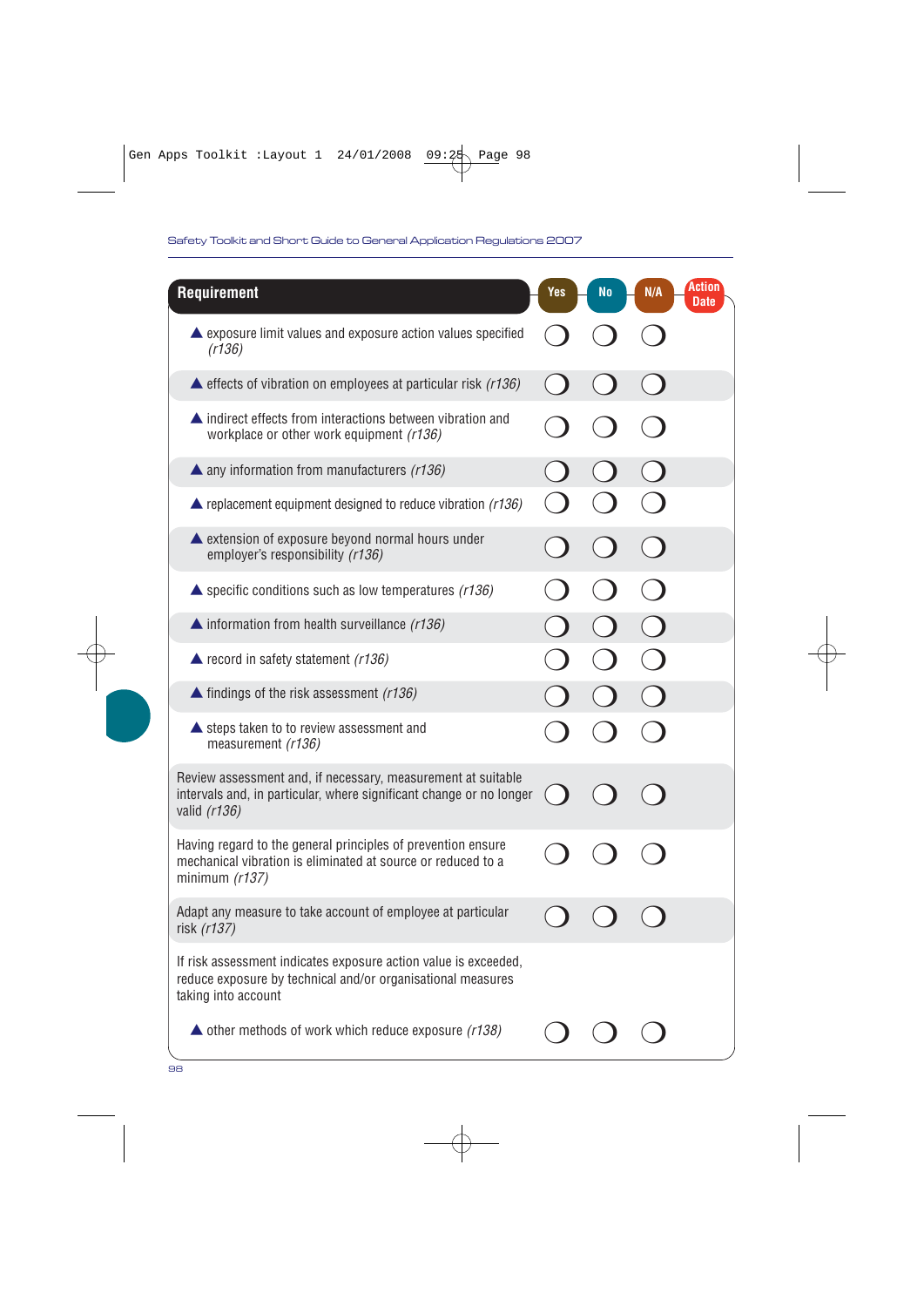| <b>Requirement</b>                                                                                                                                                                                   | Yes | <b>No</b> | Action<br>N/A<br>Date |
|------------------------------------------------------------------------------------------------------------------------------------------------------------------------------------------------------|-----|-----------|-----------------------|
| ▲ choice of equipment of ergonomic design with least<br>possible vibration (r138)                                                                                                                    |     |           |                       |
| ▲ auxiliary equipment to reduce risk of injury, such as<br>seats and handles (r138)                                                                                                                  |     |           |                       |
| ▲ maintenance for equipment, workplaces, workstations<br>and systems (r138)                                                                                                                          |     |           |                       |
| $\triangle$ design and layout of places of work and<br>workstations (r138)                                                                                                                           |     |           |                       |
| $\triangle$ adequate information and training (r138)                                                                                                                                                 |     |           |                       |
| $\triangle$ limitation of duration and intensity of vibration (r138)                                                                                                                                 |     |           |                       |
| $\triangle$ work schedules with adequate rest periods (r138)                                                                                                                                         |     |           |                       |
| ▲ clothing to protect employees exposed to cold and<br>damp (r138)                                                                                                                                   |     |           |                       |
| Subject to transitional periods and exemptions in Reg 134<br>and 142 ensure                                                                                                                          |     |           |                       |
| $\triangle$ vibration not above relevant exposure limit value (r139)                                                                                                                                 |     |           |                       |
| ▲ if exposure limit value exceeded reduce exposure below<br>exposure limit value and identify reason and amend<br>technical and organisational measures to prevent it<br>being exceeded again (r139) |     |           |                       |
| Provide employees exposed to risk and/or their<br>representative with information, instruction and training,<br>including                                                                            |     |           |                       |
| $\triangle$ technical and organisational measures taken (r140)                                                                                                                                       |     |           |                       |
| $\triangle$ exposure limit values and exposure action values (r140)                                                                                                                                  |     |           |                       |
| $\triangle$ results of risk assessment and measurement and<br>potential injury from equipment (r140)                                                                                                 |     |           |                       |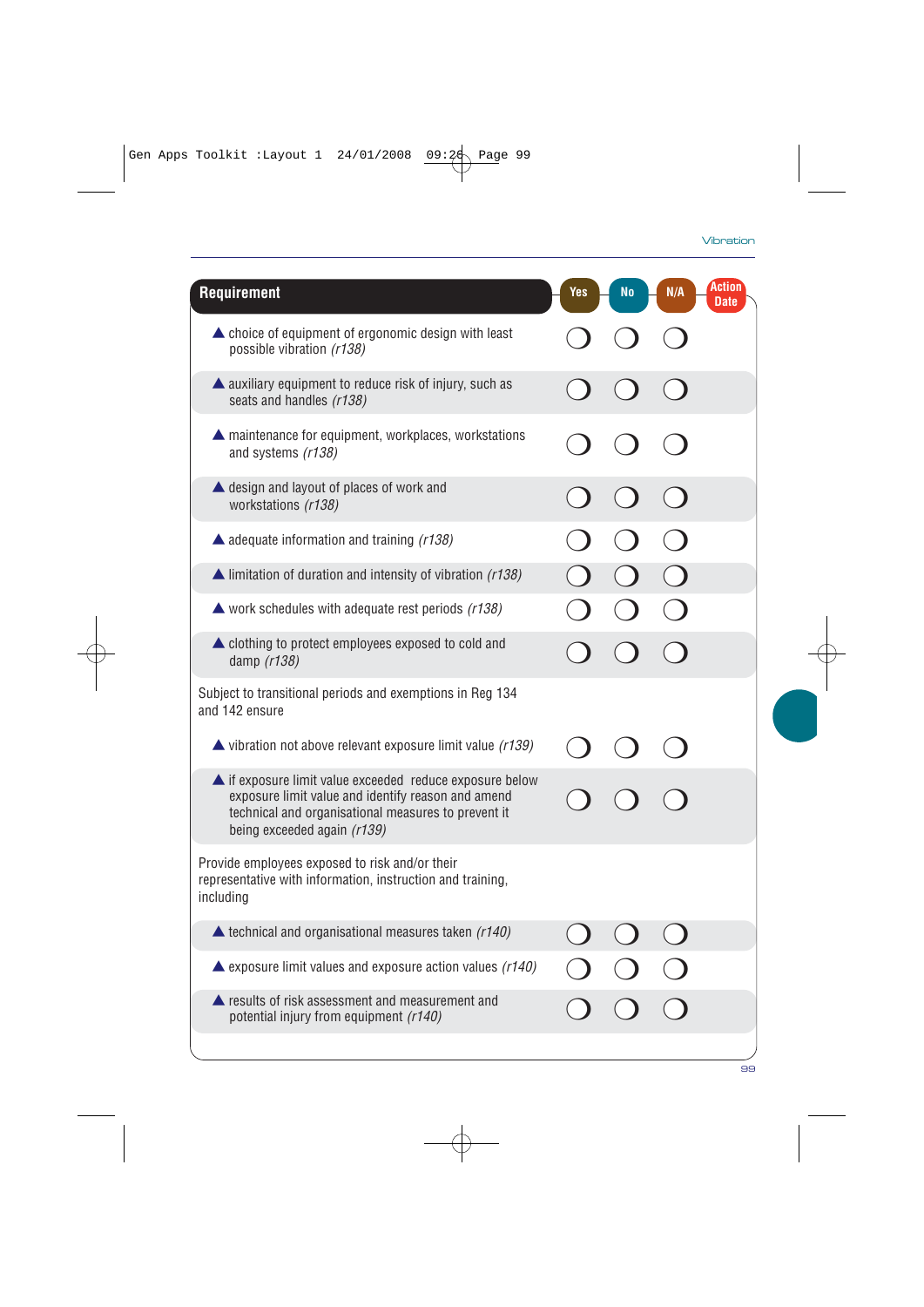| <b>Requirement</b>                                                                                                                                                                                        | Yes | N <sub>0</sub> | N/A | <b>Action</b><br>Date |
|-----------------------------------------------------------------------------------------------------------------------------------------------------------------------------------------------------------|-----|----------------|-----|-----------------------|
| $\triangle$ why and how to detect and report injury (r140)                                                                                                                                                |     |                |     |                       |
| $\triangle$ circumstances in which health surveillance is available<br>and its purpose (r140)                                                                                                             |     |                |     |                       |
| $\triangle$ safe working practices to minimise exposure (r140)                                                                                                                                            |     |                |     |                       |
| Appropriate health surveillance available to employees for<br>whom a risk assessment reveals risk, including employees<br>exposed to mechanical vibration in excess of an exposure<br>action value (r141) |     |                |     |                       |
| Fnsure that                                                                                                                                                                                               |     |                |     |                       |
| $\blacktriangle$ results of health surveillance taken into account in<br>preventive measures (r141)                                                                                                       |     |                |     |                       |
| ▲ health record for each employee who undergoes health<br>surveillance made and maintained (r141)                                                                                                         |     |                |     |                       |
| $\triangle$ health record or copy kept available to permit appropriate<br>access, taking into account any confidentiality concerns<br>(r141)                                                              |     |                |     |                       |
| ▲ on request, an employee is allowed access to his or her<br>personal health record (r141)                                                                                                                |     |                |     |                       |
| ▲ the Authority is provided with copies of such health<br>records as it may require (r141)                                                                                                                |     |                |     |                       |
| $\blacktriangle$ if employer ceases to trade, the Authority is notified in<br>writing and all health records made available to the<br>Authority (r141)                                                    |     |                |     |                       |
| Where employee is found to have identifiable illness or adverse<br>health effect which is the result of exposure at work to<br>mechanical vibration, employer shall                                       |     |                |     |                       |
| $\triangle$ review the risk assessment (r141)                                                                                                                                                             |     |                |     |                       |
| ▲ review the measures provided to eliminate or reduce<br>the risk $(r141)$                                                                                                                                |     |                |     |                       |